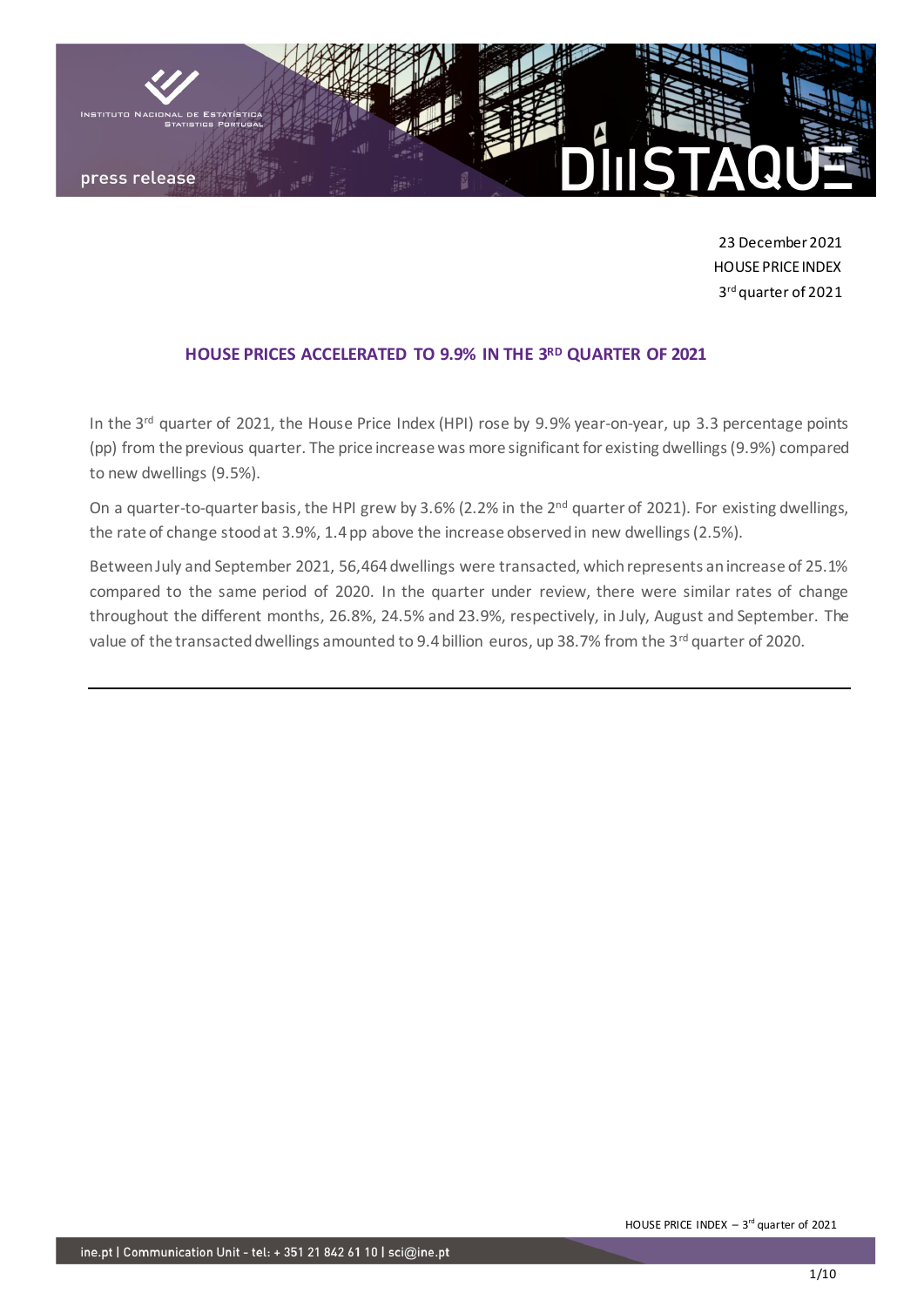

1. House Price Index (100 = 2015)







In the  $3^{rd}$  quarter of 2021, the HPI accelerated for the second consecutive quarter, attaining a year-on-year rate of change of 9.9%, 3.3 pp above the previous quarter. In the reference quarter, the prices of existing dwellings increased by 9.9%, 0.4 pp more than new dwellings (9.5%).

The HPI increased 3.6% between the 2<sup>nd</sup> and 3<sup>rd</sup> quarters of 2021 (2.2% in the 2<sup>nd</sup> quarter of 2021 and 0.5% in the 3<sup>rd</sup> quarter of 2020). In the period under review, both categories presented price increases. For existing dwellings the increase was 3.9%, 1.4 pp more than new dwellings (2.5%).

The rolling 4-quarter rate of change of the HPI stood at 7.6% in the 3<sup>rd</sup> quarter of 2021. For the first time in the last five quarters, there was an acceleration in this rate, up 0.7 pp from the previous quarter. By category, the price growth was similar, 7.6% and 7.5%, respectively, for existing and new dwellings.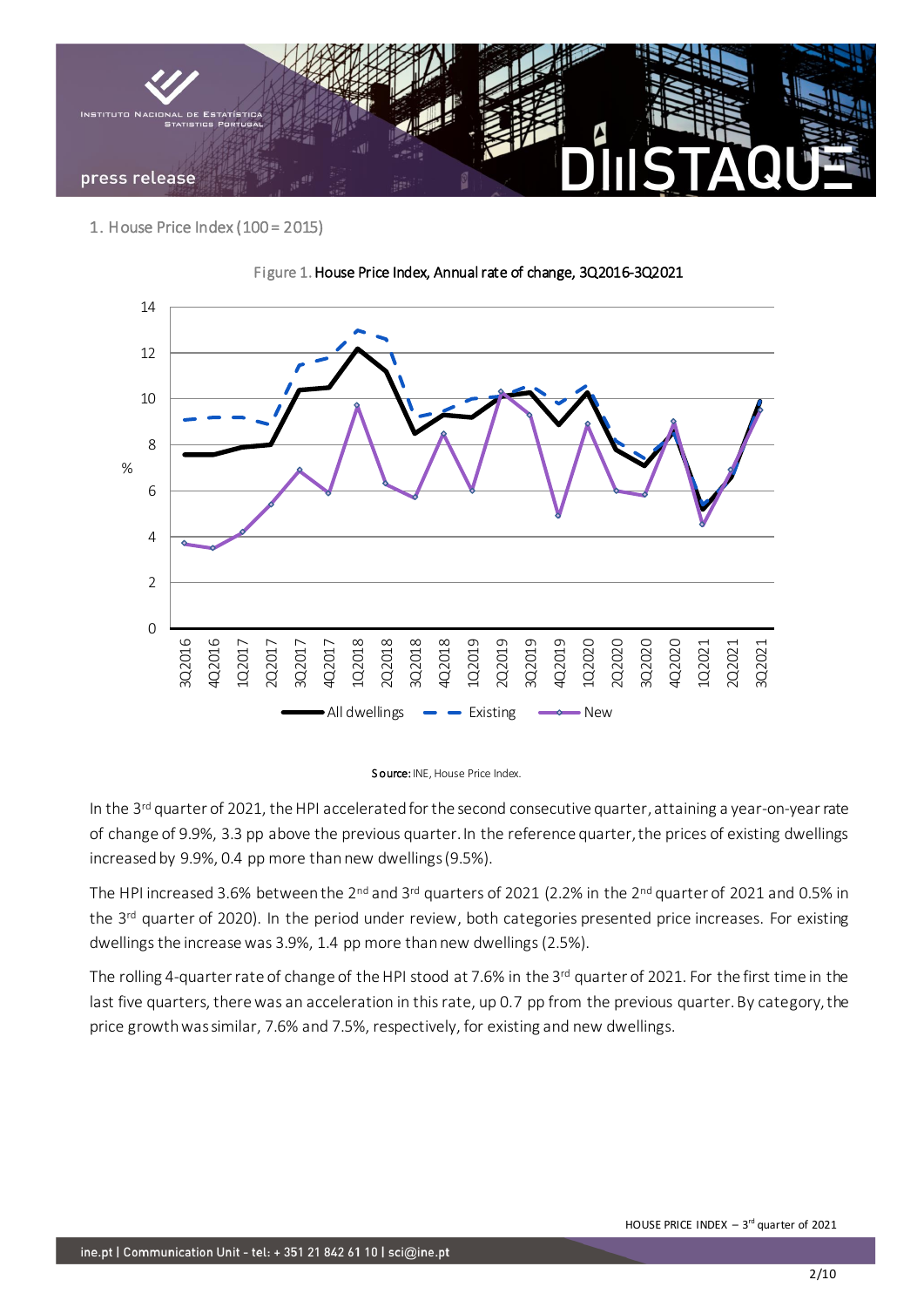

## 2. Number and value of House Transactions

In the 3<sup>rd</sup> quarter of 2021, 56,464 dwellings were transacted, 25.1% more than in the same period of 2020. In this quarter, similar rates of change were observed in the different months, ranging from 26.8% in July to 23.9% in September. Of the total number of transactions, 47,878 corresponded to existing dwellings, which represents an increase of 27.3% year-on-year. The growth of new residential property transactions was less intense, up by 14.2%, totalling 8,586 units.

Between the 2<sup>nd</sup> quarter of 2021 and the 3<sup>rd</sup> quarter of 2021, there was an increase of 6.8% in the number of dwelling transactions (20.8% in the previous quarter). Both categories of housing presented an increase in the number of transactions, 15.2% and 5.4%, respectively, in new and existing dwellings.

The value of transacted dwellings came close to 9.4 billion euros in the 3<sup>rd</sup> quarter of 2021, up 38.7% compared to the same period of 2020. By months, July and September were those that registered the highest rates of change, 39.5% and 39.8%, respectively, whereas in August growth was 36.4%. In the quarter under review, there was a year-on-year variation of 43.3% in the value of existing dwelling transactions, to 7.5 billion euros. Regarding new dwellings, the increasewas 22.5%, adding up to 1.8 billion euros.

Compared with the previous quarter, the value of transactions of dwellings increased by 9.3% in the 3<sup>rd</sup> quarter of 2021. In this period, the value of new dwellingsincreased by 14.6%, 6.6 pp above the increase recorded for the transacted value of existing dwellings (8.0%).

The following figure depicts the evolution of the number and value of transactions of dwellings in the last eight quarters.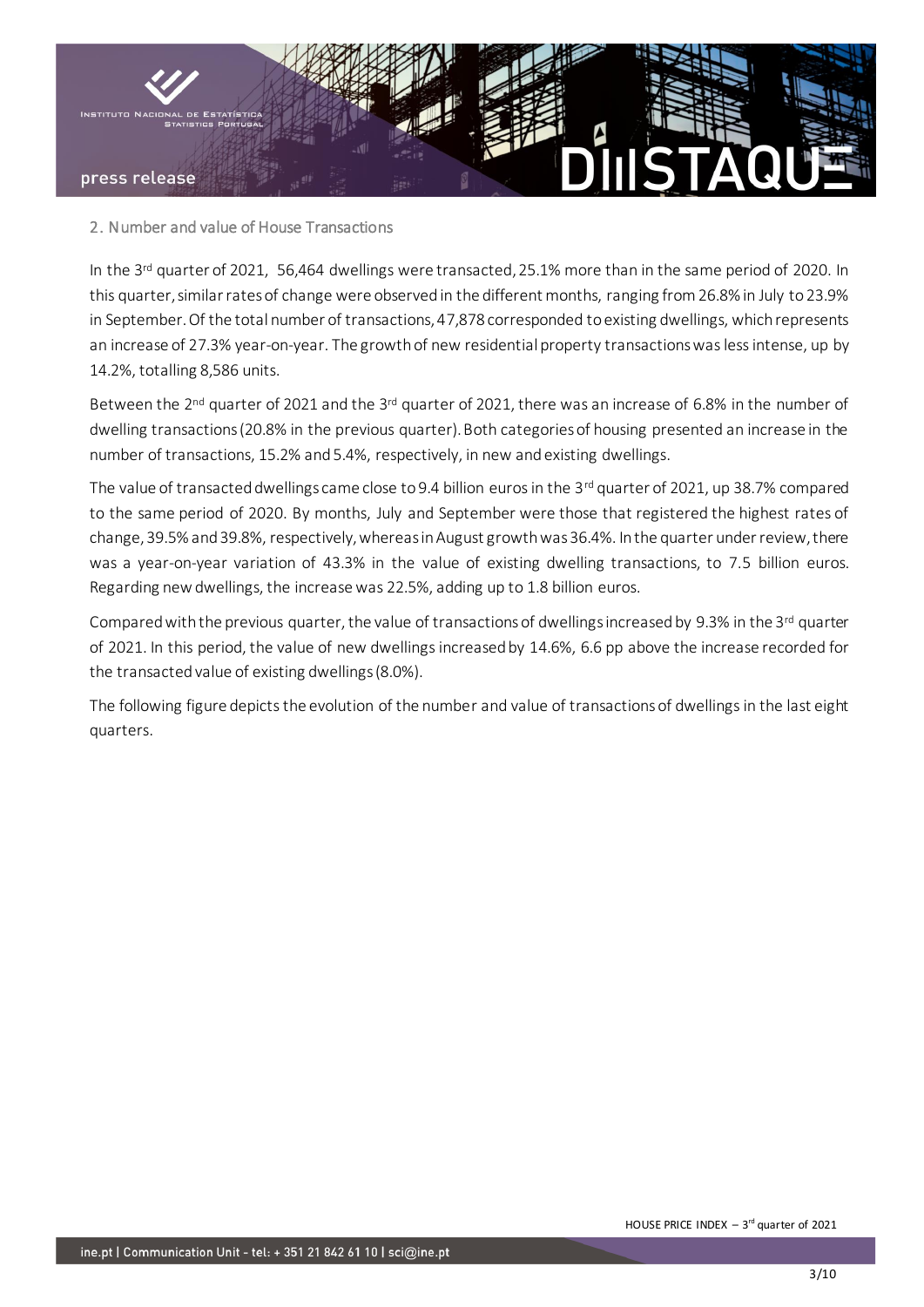

Figure 2. House Transactions Indicator, number and value, All-dwellings, Existing and New Dwellings, 4Q2019 – 3Q2021



Source: INE, House Price Index.

In the 3rd quarter of 2021, 18,250 dwellings were transacted in the *Área Metropolitana de Lisboa* and 15,994 in the *Norte* region. These two regions, taken together, represented 60.6% of the total number of transactions, the lowest percentage observed since the 4th quarter of 2013. Along with the *Norte*, where there was a reduction of 1.3 pp in terms of regional share compared to the 3rd quarter of 2020, the *Centro* was the other region that showed a decrease in its relative weight, -0.8 pp, representing 20.5% of total transactions. In the *Algarve*, 4,623 transactions were registered, i.e. 8.2% of the total, corresponding to an increase of 0.9 pp when compared to the same period of the previous year. The *Alentejo* and the *Região Autónoma dos Açores*, with 4,067 and 879 transactions, respectively, increased their respective regional shares by 0.1 pp, to 7.2% and 1.6%, by the same order. In the *Região Autónoma da Madeira*, residential property transactionsstood at 1,068 units, representing 1.9% of the national total, with itsrelative regional weight remaining unchanged.

HOUSE PRICE INDEX  $-3$ <sup>rd</sup> quarter of 2021 Between July and September 2021, the value of residential property transactions in the *Área Metropolitana de Lisboa* reached 4.2 billion euros, 44.6% of the total, corresponding to a year-on-year increase of 1.2 pp. In the *Norte* and *Centro* regions, transacted dwellings totalled 2.2 billion euros and 1.2 billion euros, respectively, corresponding to relative shares of 23.4% and 13.0%, by the same order. In both cases, there were reductions in the respective relative weights, 1.3 pp in the *Norte* and 0.8 pp in the *Centro*. The *Algarve*, with a total of 1.1 billion euros, recorded an increase in the regional share of 1.1 pp, reaching 11.8%. In the *Alentejo*, housing transactions recorded a total of 401 million euros, 4.3% of the total (-0.2 pp in year-on-year terms). In the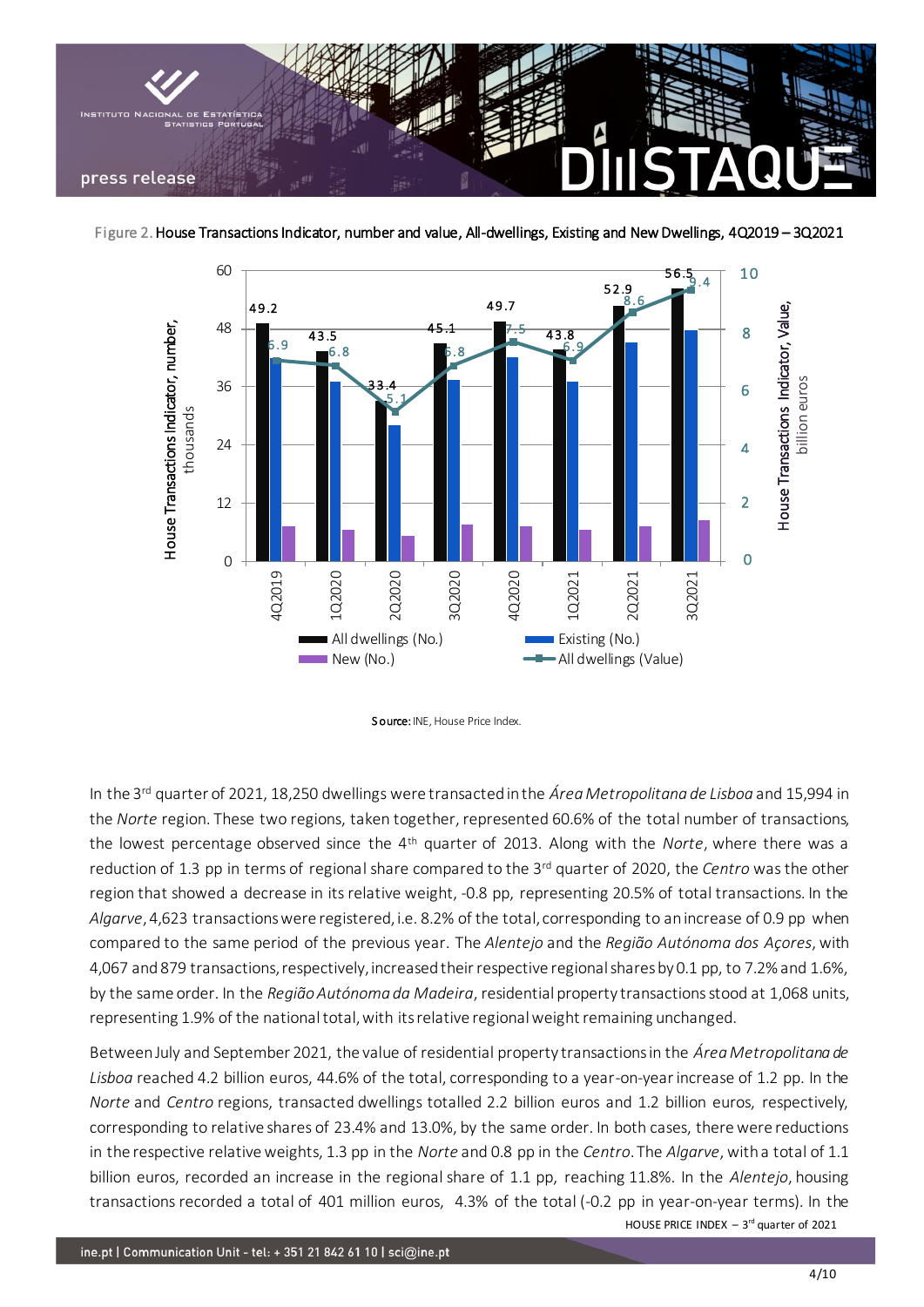

*Região Autónoma dos Açores*, the value of transacted dwellings was 99 million euros, 1.1% of the total, and in the *Região Autónoma da Madeira* it amounted to 172 million euros, corresponding to a relative weight of 1.8%.

The next figure shows the distribution of the number and value of house transactionsby NUTS II region for the 3 rd quarter of 2021.

# Figure 3. Percentage distribution of the number and value of house transactions, by NUTS II, 3<sup>rd</sup> quarter of 2021 (percentage points difference compared with the same period in the previous year)



Source: INE, House Price Index.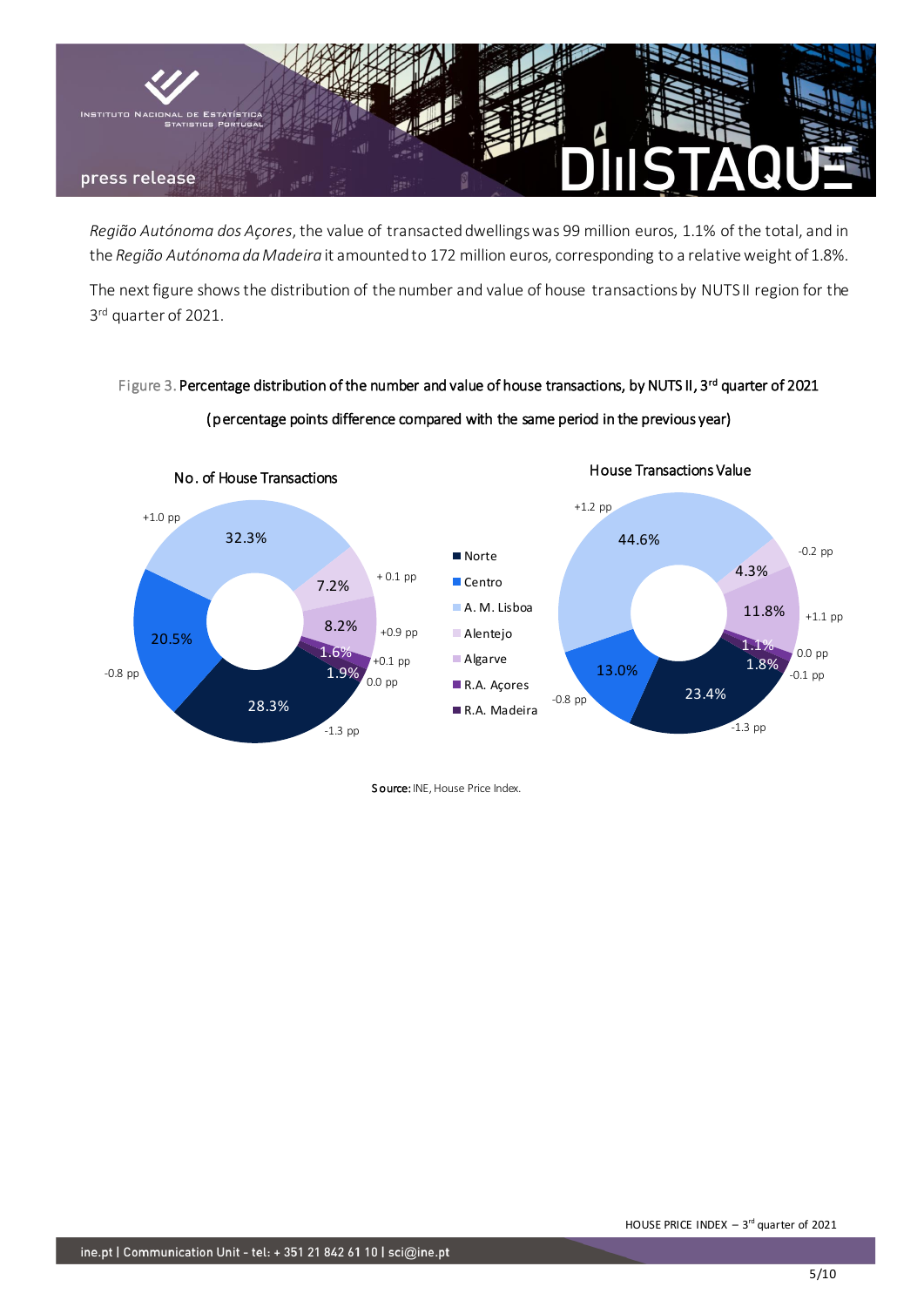

Annex 1: House Price Index and House Transactions Indicator - All dwellings, 3<sup>rd</sup> quarter 2015 – 3<sup>rd</sup> quarter 2021

| Quarter | <b>Indexes</b>   |                 |            | Quarterly rate of change (%) |                 |            | Annual rate of change (%) |                 |            | Rolling 4-quarter average<br>rate of change (%) |                 |            | House transactions (n °) |                 |            |
|---------|------------------|-----------------|------------|------------------------------|-----------------|------------|---------------------------|-----------------|------------|-------------------------------------------------|-----------------|------------|--------------------------|-----------------|------------|
|         | All<br>dwellings | <b>Existing</b> | <b>New</b> | All<br>dwellings             | <b>Existing</b> | <b>New</b> | All<br>dwellings          | <b>Existing</b> | <b>New</b> | All<br>dwellings                                | <b>Existing</b> | <b>New</b> | All<br>dwellings         | <b>Existing</b> | <b>New</b> |
| 3Q2015  | 100.65           | 100.96          | 100.04     | 0.1                          | 1.1             | $-1.8$     | 3.4                       | 5.2             | 0.6        | 2.4                                             | 3.4             | 0.8        | 27,239                   | 22,094          | 5,145      |
| 4Q2015  | 101.84           | 102.14          | 101.26     | 1.2                          | 1.2             | 1.2        | 5.0                       | 5.1             | 4.9        | 3.1                                             | 4.0             | 1.7        | 29,835                   | 24,067          | 5,768      |
| 1Q2016  | 103.67           | 104.66          | 101.34     | 1.8                          | 2.5             | 0.1        | 6.9                       | 7.9             | 4.7        | 4.6                                             | 5.4             | 3.1        | 29,464                   | 23,956          | 5,508      |
| 2Q2016  | 106.91           | 108.34          | 103.46     | 3.1                          | 3.5             | 2.1        | 6.3                       | 8.5             | 1.5        | 5.4                                             | 6.7             | 2.9        | 31,768                   | 26,329          | 5,439      |
| 3Q2016  | 108.31           | 110.18          | 103.76     | 1.3                          | 1.7             | 0.3        | 7.6                       | 9.1             | 3.7        | 6.5                                             | 7.7             | 3.7        | 31,535                   | 26,341          | 5,194      |
| 4Q2016  | 109.57           | 111.53          | 104.77     | $1.2$                        | 1.2             | $1.0$      | 7.6                       | 9.2             | 3.5        | 7.1                                             | 8.7             | 3.3        | 34,339                   | 28,876          | 5,463      |
| 1Q2017  | 111.89           | 114.34          | 105.58     | 2.1                          | 2.5             | 0.8        | 7.9                       | 9.2             | 4.2        | 7.4                                             | 9.0             | 3.2        | 35,178                   | 29,511          | 5,667      |
| 2Q2017  | 115.51           | 118.03          | 109.02     | 3.2                          | 3.2             | 3.3        | 8.0                       | 8.9             | 5.4        | 7.8                                             | 9.1             | 4.2        | 36.886                   | 31.150          | 5,736      |
| 3Q2017  | 119.60           | 122.82          | 110.92     | 3.5                          | 4.1             | 1.7        | 10.4                      | 11.5            | 6.9        | 8.5                                             | 9.7             | 5.0        | 38.783                   | 32,864          | 5,919      |
| 4Q2017  | 121.06           | 124.72          | 110.96     | $1.2$                        | 1.5             | 0.0        | 10.5                      | 11.8            | 5.9        | 9.2                                             | 10.4            | 5.6        | 42,445                   | 36,040          | 6,405      |
| 1Q2018  | 125.58           | 129.18          | 115.80     | 3.7                          | 3.6             | 4.4        | 12.2                      | 13.0            | 9.7        | 10.3                                            | 11.3            | 7.0        | 40,716                   | 34,822          | 5,894      |
| 2Q2018  | 128.49           | 132.90          | 115.86     | 2.3                          | 2.9             | 0.1        | 11.2                      | 12.6            | 6.3        | 11.1                                            | 12.2            | 7.2        | 45,619                   | 38,880          | 6,739      |
| 3Q2018  | 129.72           | 134.11          | 117.19     | 1.0                          | 0.9             | 1.1        | 8.5                       | 9.2             | 5.7        | 10.6                                            | 11.6            | 6.9        | 45,935                   | 38,988          | 6,947      |
| 4Q2018  | 132.34           | 136.60          | 120.34     | 2.0                          | 1.9             | 2.7        | 9.3                       | 9.5             | 8.5        | 10.3                                            | 11.0            | 7.5        | 46,421                   | 39,522          | 6,899      |
| 1Q2019  | 137.14           | 142.08          | 122.76     | 3.6                          | 4.0             | 2.0        | 9.2                       | 10.0            | 6.0        | 9.5                                             | 10.3            | 6.6        | 43,826                   | 37,436          | 6,390      |
| 2Q2019  | 141.49           | 146.30          | 127.74     | 3.2                          | 3.0             | 4.1        | 10.1                      | 10.1            | 10.3       | 9.3                                             | 9.7             | 7.6        | 42,590                   | 36,483          | 6,107      |
| 3Q2019  | 143.12           | 148.29          | 128.08     | $1.2$                        | 1.4             | 0.3        | 10.3                      | 10.6            | 9.3        | 9.8                                             | 10.1            | 8.5        | 45.830                   | 39,054          | 6,776      |
| 4Q2019  | 144.10           | 150.05          | 126.22     | 0.7                          | 1.2             | $-1.5$     | 8.9                       | 9.8             | 4.9        | 9.6                                             | 10.1            | 7.6        | 49,232                   | 41,861          | 7,371      |
| 1Q2020  | 151.23           | 157.13          | 133.74     | 4.9                          | 4.7             | 6.0        | 10.3                      | 10.6            | 8.9        | 9.9                                             | 10.3            | 8.3        | 43,532                   | 37,019          | 6,513      |
| 2Q2020  | 152.50           | 158.30          | 135.37     | 0.8                          | 0.7             | 1.2        | 7.8                       | 8.2             | 6.0        | 9.3                                             | 9.8             | 7.2        | 33,398                   | 28,172          | 5,226      |
| 3Q2020  | 153.27           | 159.26          | 135.50     | 0.5                          | 0.6             | 0.1        | 7.1                       | 7.4             | 5.8        | 8.5                                             | 9.0             | 6.4        | 45,136                   | 37,618          | 7,518      |
| 4Q2020  | 156.53           | 162.87          | 137.59     | 2.1                          | 2.3             | 1.5        | 8.6                       | 8.5             | 9.0        | 8.4                                             | 8.7             | 7.4        | 49,734                   | 42,372          | 7,362      |
| 1Q2021  | 159.10           | 165.56          | 139.77     | 1.6                          | 1.7             | 1.6        | 5.2                       | 5.4             | 4.5        | 7.1                                             | 7.3             | 6.3        | 43,757                   | 37,227          | 6,530      |
| 2Q2021  | 162.54           | 168.56          | 144.70     | 2.2                          | 1.8             | 3.5        | 6.6                       | 6.5             | 6.9        | 6.9                                             | 6.9             | 6.5        | 52,855                   | 45,404          | 7,451      |
| 3Q2021  | 168.38           | 175.08          | 148.36     | 3.6                          | 3.9             | 2.5        | 9.9                       | 9.9             | 9.5        | 7.6                                             | 7.6             | 7.5        | 56,464                   | 47,878          | 8,586      |

Notes: (\*) HPI base 100 = 2015. The definition of the rates of change used in this table are available in the explanatory notes.

Source: INE, House Price Index.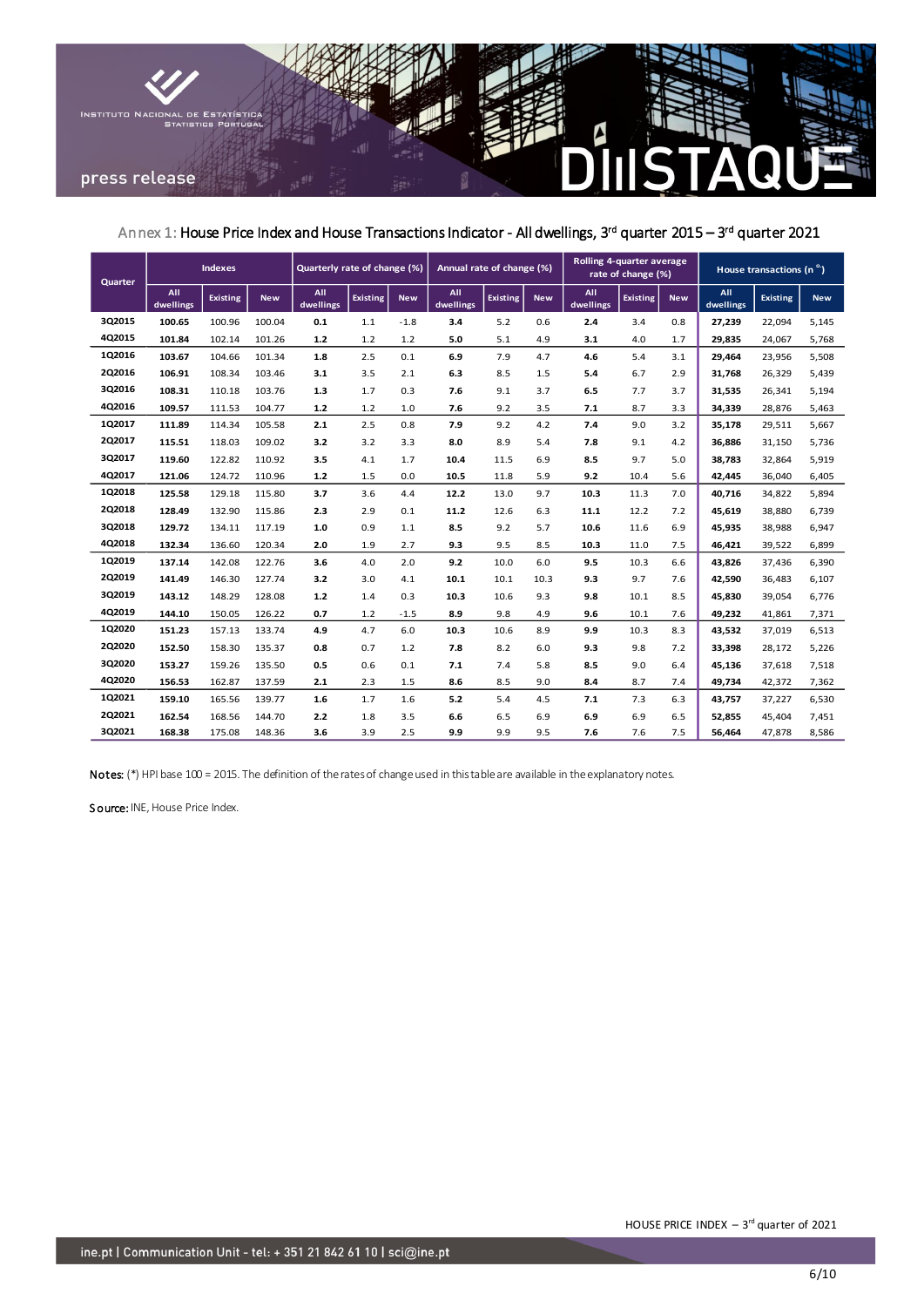

Annex 2: Value (\*) and number of house transactions - National and regional totals, 3<sup>rd</sup> quarter 2015 – 3<sup>rd</sup> quarter 2021

| Quarter |               | <b>PORTUGAL</b>         |                 |                         |                | <b>Norte</b>                              |                | <b>Centro</b>           |          | Área Metropolitana<br>de Lisboa |                 |
|---------|---------------|-------------------------|-----------------|-------------------------|----------------|-------------------------------------------|----------------|-------------------------|----------|---------------------------------|-----------------|
|         |               | Value                   |                 | Value                   |                | Área Metropolitana<br>do Porto (NUTS III) |                | Value                   |          | Value                           |                 |
|         |               | (10 <sup>3</sup> euros) | N <sup>o.</sup> | (10 <sup>3</sup> euros) | N <sup>o</sup> | Value<br>(10 <sup>3</sup> euros)          | N <sup>o</sup> | (10 <sup>3</sup> euros) | $N^{o.}$ | $(10^3$ euros)                  | N <sup>o.</sup> |
|         | 3Q2015        | 3,077,389               | 27,239          | 697,899                 | 8,057          | 450,137                                   | 4,418          | 374,228                 | 4,910    | 1,401,297                       | 8,994           |
|         | 4Q2015        | 3,493,876               | 29,835          | 794,859                 | 8,727          | 521,209                                   | 4,984          | 411,796                 | 5,403    | 1,616,789                       | 9,981           |
|         | 1Q2016        | 3,424,551               | 29,464          | 798,707                 | 8,735          | 524,767                                   | 5,035          | 395,615                 | 4,980    | 1,581,665                       | 10,453          |
|         | 2Q2016        | 3,718,224               | 31,768          | 830,684                 | 8,980          | 546,089                                   | 5,348          | 433,710                 | 5,425    | 1,747,666                       | 11,311          |
|         | 3Q2016        | 3,617,902               | 31,535          | 853,133                 | 9,518          | 554,316                                   | 5,398          | 428,306                 | 5,664    | 1,714,917                       | 10,756          |
|         | 4Q2016        | 4,047,495               | 34,339          | 906,377                 | 9,923          | 585,498                                   | 5,620          | 483,225                 | 6,040    | 1,914,969                       | 11,791          |
|         | 1Q2017        | 4,312,982               | 35,178          | 982,350                 | 10,236         | 651,996                                   | 6,090          | 479,122                 | 5,976    | 2,089,822                       | 12,381          |
|         | 2Q2017        | 4,585,612               | 36,886          | 1,038,860               | 10,752         | 706,207                                   | 6,494          | 519,017                 | 6,219    | 2,209,146                       | 13,111          |
|         | 3Q2017        | 4,861,127               | 38,783          | 1,139,491               | 11,714         | 755,137                                   | 6,719          | 582,644                 | 7,014    | 2,306,796                       | 13,140          |
|         | 4Q2017        | 5,578,682               | 42,445          | 1,221,644               | 12,180         | 787,526                                   | 6,891          | 634,826                 | 7,394    | 2,721,083                       | 15,030          |
|         | 1Q2018        | 5,423,303               | 40,716          | 1,276,502               | 11,898         | 854,284                                   | 6,969          | 587,377                 | 6,888    | 2,616,261                       | 14,548          |
|         | 2Q2018        | 6,186,741               | 45,619          | 1,445,835               | 13,269         | 977,266                                   | 7,801          | 690,591                 | 7,848    | 2,978,350                       | 16,331          |
|         | 3Q2018        | 6,275,433               | 45,935          | 1,445,922               | 13,699         | 958,393                                   | 7,654          | 689,406                 | 8,180    | 3,115,083                       | 16,188          |
|         | 4Q2018        | 6,176,220               | 46,421          | 1,486,664               | 13,968         | 969,359                                   | 8,026          | 767,286                 | 8,674    | 2,847,492                       | 15,422          |
|         | 1Q2019        | 6,120,645               | 43,826          | 1,422,875               | 12,428         | 952,690                                   | 7,183          | 724,584                 | 8,132    | 2,908,390                       | 15,506          |
|         | 2Q2019        | 6,066,934               | 42,590          | 1,405,650               | 12,043         | 916,874                                   | 6,842          | 756,928                 | 8,050    | 2,809,530                       | 14,804          |
|         | 3Q2019        | 6,465,515               | 45,830          | 1,530,197               | 13,302         | 989,446                                   | 7,420          | 851,920                 | 9,079    | 3,015,927                       | 15,489          |
|         | 4Q2019        | 6,930,646               | 49,232          | 1,615,851               | 13,888         | 1065,615                                  | 7,920          | 897,356                 | 9,763    | 3,192,832                       | 16,731          |
|         | 1Q2020        | 6,755,222               | 43,532          | 1,575,152               | 12,168         | 1,074,384                                 | 7,209          | 786,142                 | 7,974    | 3,230,951                       | 15,433          |
|         | <b>2Q2020</b> | 5,144,974               | 33,398          | 1,263,120               | 9,592          | 832,511                                   | 5,572          | 670,514                 | 6,392    | 2,400,515                       | 11,713          |
|         | 3Q2020        | 6,752,214               | 45,136          | 1,666,732               | 13,351         | 1,058,033                                 | 7,063          | 933,811                 | 9,631    | 2,931,634                       | 14,141          |
|         | 4Q2020        | 7,534,124               | 49,734          | 1,853,869               | 14,142         | 1,189,846                                 | 7,675          | 1,010,114               | 10,349   | 3,334,064                       | 16,184          |
|         | 1Q2021        | 6,927,233               | 43,757          | 1,741,654               | 12,713         | 1,169,199                                 | 7,291          | 871,177                 | 8,541    | 3,160,541                       | 14,713          |
|         | 2Q2021        | 8,567,343               | 52,855          | 1,976,591               | 14,830         | 1,301,734                                 | 8,445          | 1,094,975               | 10,763   | 3,936,366                       | 17,454          |
|         | 3Q2021        | 9,362,792               | 56,464          | 2,193,213               | 15,994         | 1,400,658                                 | 8,766          | 1,216,900               | 11,583   | 4,176,456                       | 18,250          |

(continues)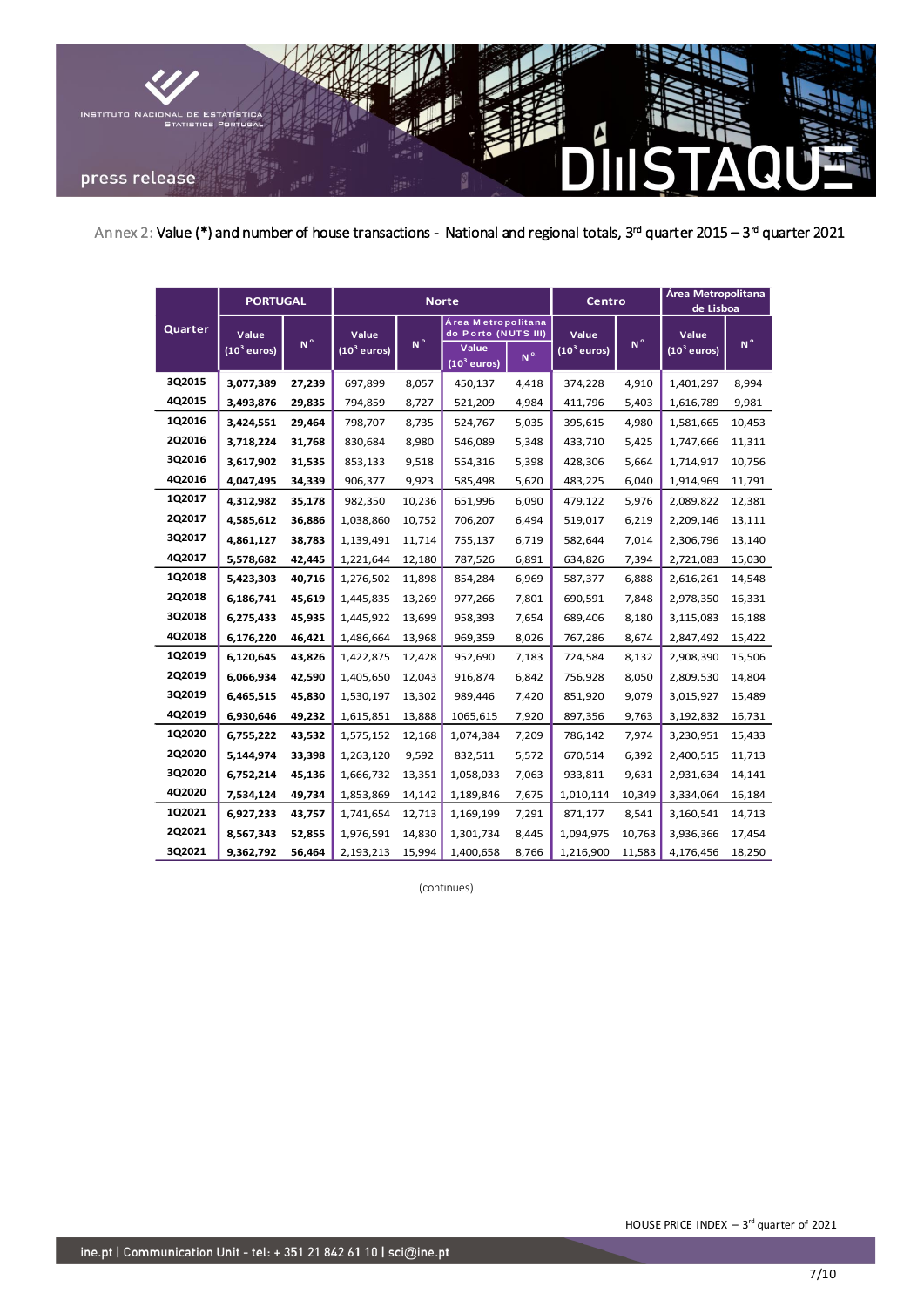

## Annex 2: **Value (\*) and number of house transactions - National and regional totals, 3<sup>rd</sup> quarter 2015 - 3<sup>rd</sup> quarter 2021**

|         | <b>PORTUGAL</b>                  |                | Alentejo                         |                | <b>Algarve</b>                   |                 | Região Autónoma<br>dos Açores    |                | Região Autónoma da<br><b>Madeira</b> |                |
|---------|----------------------------------|----------------|----------------------------------|----------------|----------------------------------|-----------------|----------------------------------|----------------|--------------------------------------|----------------|
| Quarter | Value<br>(10 <sup>3</sup> euros) | N <sup>o</sup> | Value<br>(10 <sup>3</sup> euros) | N <sup>o</sup> | Value<br>(10 <sup>3</sup> euros) | N <sup>o.</sup> | Value<br>(10 <sup>3</sup> euros) | N <sup>o</sup> | Value<br>(10 <sup>3</sup> euros)     | N <sup>o</sup> |
| 3Q2015  | 3,077,389                        | 27,239         | 112,583                          | 1,535          | 411,926                          | 2,876           | 27,735                           | 390            | 51,720                               | 477            |
| 4Q2015  | 3,493,876                        | 29,835         | 126,752                          | 1,757          | 443,712                          | 3,015           | 35,660                           | 440            | 64,307                               | 512            |
| 1Q2016  | 3,424,551                        | 29,464         | 116,611                          | 1,593          | 415,675                          | 2,749           | 33,635                           | 401            | 82,642                               | 553            |
| 2Q2016  | 3,718,224                        | 31,768         | 142,022                          | 1,831          | 468,783                          | 3,244           | 37,027                           | 454            | 58,332                               | 523            |
| 3Q2016  | 3,617,902                        | 31,535         | 120,500                          | 1,638          | 390,871                          | 2,865           | 42,596                           | 532            | 67,579                               | 562            |
| 4Q2016  | 4,047,495                        | 34,339         | 139,849                          | 1,971          | 492,999                          | 3,503           | 42,796                           | 502            | 67,281                               | 609            |
| 1Q2017  | 4,312,982                        | 35,178         | 152,751                          | 1,946          | 474,873                          | 3,370           | 48,944                           | 576            | 85,119                               | 693            |
| 2Q2017  | 4,585,612                        | 36,886         | 157,305                          | 2,050          | 543,363                          | 3,621           | 44,895                           | 517            | 73,028                               | 616            |
| 3Q2017  | 4,861,127                        | 38,783         | 169,074                          | 2,171          | 526,916                          | 3,397           | 44,428                           | 589            | 91,778                               | 758            |
| 4Q2017  | 5,578,682                        | 42,445         | 195,949                          | 2,436          | 656,868                          | 4,018           | 56,460                           | 658            | 91,852                               | 729            |
| 1Q2018  | 5,423,303                        | 40,716         | 165,925                          | 2,198          | 636,227                          | 3,920           | 48,892                           | 548            | 92,119                               | 716            |
| 2Q2018  | 6,186,741                        | 45,619         | 217,935                          | 2,679          | 701,471                          | 4,127           | 62,401                           | 684            | 90,158                               | 681            |
| 3Q2018  | 6,275,433                        | 45,935         | 236,335                          | 2,762          | 627,562                          | 3,703           | 54,660                           | 624            | 106,466                              | 779            |
| 4Q2018  | 6,176,220                        | 46,421         | 235,597                          | 2,947          | 652,371                          | 3,789           | 79,917                           | 804            | 106,893                              | 817            |
| 1Q2019  | 6,120,645                        | 43,826         | 217,726                          | 2,565          | 672,227                          | 3,724           | 71,335                           | 672            | 103,508                              | 799            |
| 2Q2019  | 6,066,934                        | 42,590         | 212,774                          | 2,534          | 714,298                          | 3,735           | 69,912                           | 688            | 97,841                               | 736            |
| 3Q2019  | 6,465,515                        | 45,830         | 260,070                          | 3,074          | 631,246                          | 3,334           | 72,695                           | 768            | 103,460                              | 784            |
| 4Q2019  | 6,930,646                        | 49,232         | 264,967                          | 3,106          | 772,978                          | 4,200           | 70,208                           | 692            | 116,455                              | 852            |
| 1Q2020  | 6,755,222                        | 43,532         | 235,456                          | 2,623          | 713,319                          | 3,746           | 80,502                           | 735            | 133,701                              | 853            |
| 2Q2020  | 5,144,974                        | 33,398         | 213,061                          | 2,293          | 460,420                          | 2,323           | 62,291                           | 560            | 75,053                               | 525            |
| 3Q2020  | 6,752,214                        | 45,136         | 302,741                          | 3,186          | 719,679                          | 3,305           | 71,554                           | 658            | 126,063                              | 864            |
| 4Q2020  | 7,534,124                        | 49,734         | 349,926                          | 3,745          | 777,758                          | 3,697           | 72,942                           | 691            | 135,451                              | 926            |
| 1Q2021  | 6,927,233                        | 43,757         | 298,510                          | 3,035          | 648,505                          | 3,240           | 65,320                           | 606            | 141,526                              | 909            |
| 2Q2021  | 8,567,343                        | 52,855         | 385,878                          | 3,834          | 901,983                          | 4,020           | 88,644                           | 823            | 182,905                              | 1,131          |
| 3Q2021  | 9,362,792                        | 56,464         | 401,407                          | 4,067          | 1,103,378                        | 4,623           | 99,255                           | 879            | 172,183                              | 1,068          |

(continuation)

Notes: (\*) The sum of the regional values may not be exactly the same as the national total due to the presence of rounding errors.

Source: INE, House Price Index.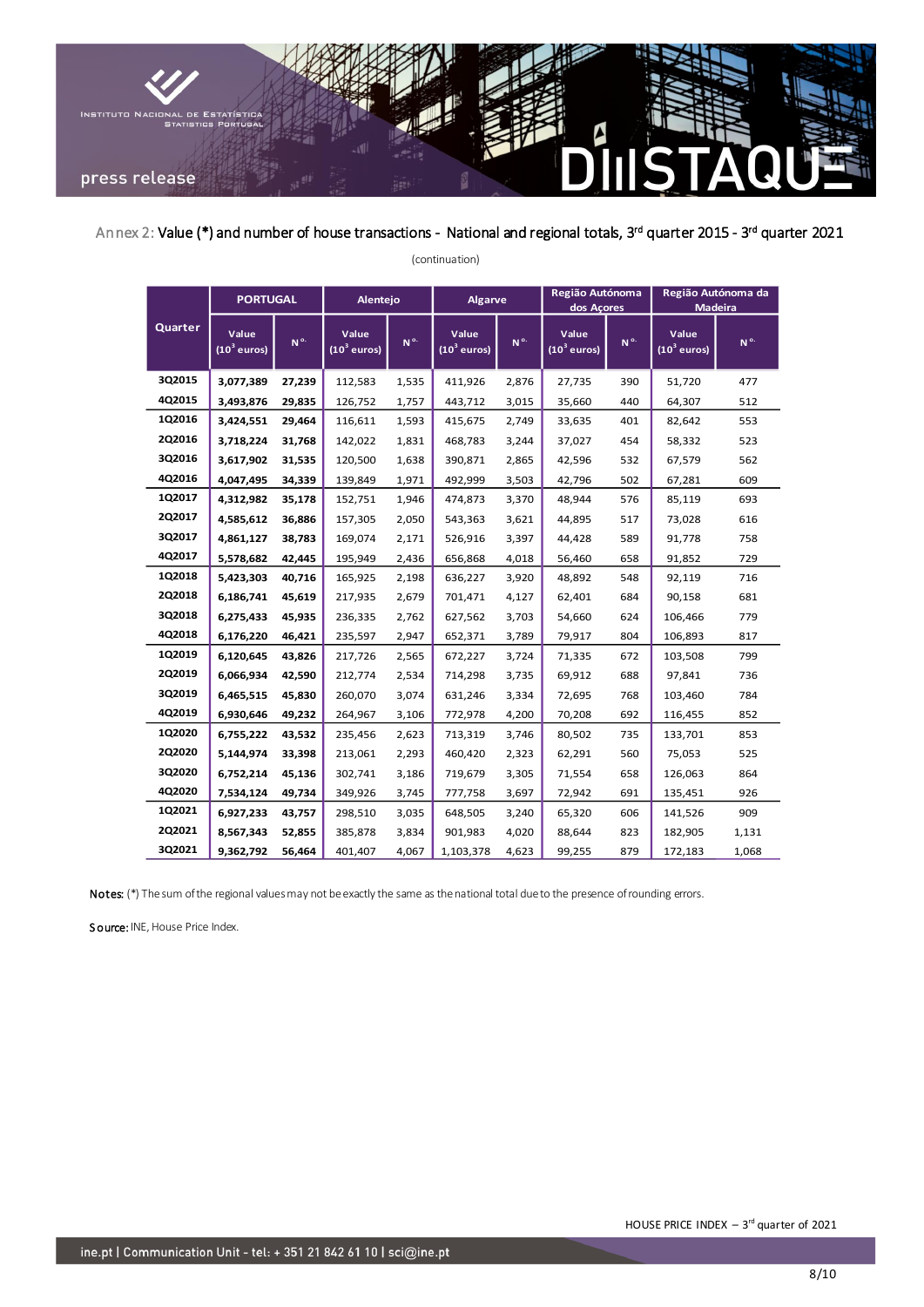

## METHODOLOGICAL NOTES

## House Price Index

The House Price Index (HPI) measures the evolution of the acquisition prices of the dwellings purchased in the residential market in Portugal. The HPI is compiled using anonymized fiscal administrative information provided by the Tax and Customs Authority on the Municipal Property Transfer Tax (IMT) and the Municipal Property Tax (IMI).

The HPI is derived through the estimation of a functional relationship between the logarithm of the transaction prices of dwellings and their characteristics (e.g., area, location), being included in the probabilistic models of hedonic prices. The estimation is performed quarterly with data from two adjacent quarters. With this approach, it is possible to estimate the rate of change of prices controlling for changes in the quality of dwellings.

The HPI is a chained index with base 100 = 2015. The followed methodology enables the weighting structure to be updated annually with information on the value of dwelling transactions in the year immediately preceding the year in which the index refers.

## ACRONYMS AND DESIGNATIONS

## Quarterly rate

The quarterly rate is the change in the index of a certain quarter compared with the index of the previous quarter expressed as a percentage. Although up-to-date, this measure can be affected by seasonal and other effects.

## Annual rate

The annual rate is the change in the index of a certain quarter compared with the index of the same quarter in the previous year expressed as a percentage. In the presence of a stable seasonal pattern, seasonal effects do not influence this measure.

## 4-quarter average rate

The rolling 4-quarter average rate is the change in the average index of one year compared with the average index of the previous year expressed as a percentage. This moving average is less sensitive to transient changes in prices.

## New dwellings

Dwellings that, at the time of the transaction, had never been used for residential purposes.